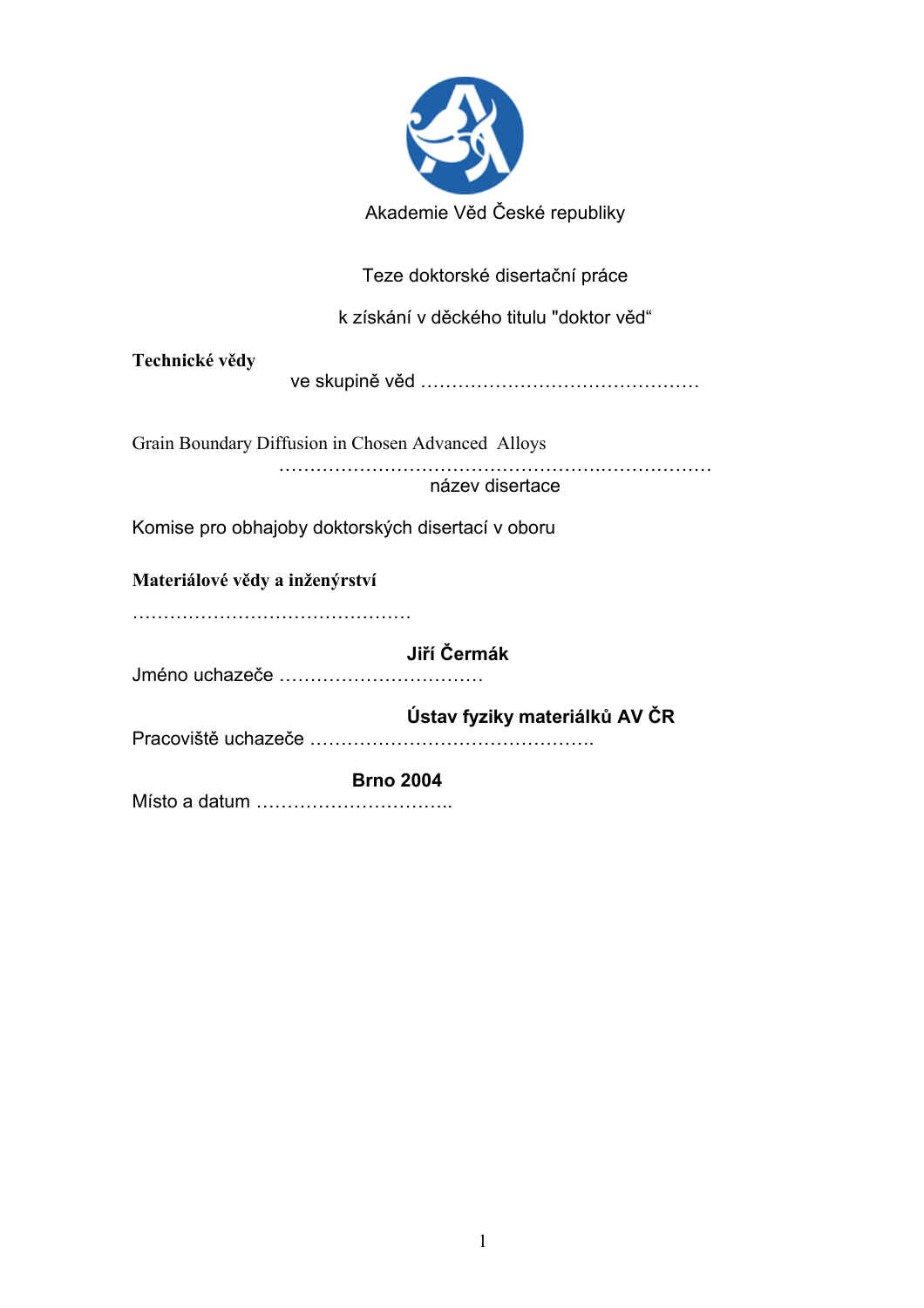| <b>Preface</b>                                                                                                                                                                                                                                                                                                                                                                                                                                                                                                                                                                                                                                                                                                |                           |
|---------------------------------------------------------------------------------------------------------------------------------------------------------------------------------------------------------------------------------------------------------------------------------------------------------------------------------------------------------------------------------------------------------------------------------------------------------------------------------------------------------------------------------------------------------------------------------------------------------------------------------------------------------------------------------------------------------------|---------------------------|
| The aim of the thesis<br>.                                                                                                                                                                                                                                                                                                                                                                                                                                                                                                                                                                                                                                                                                    | $\overline{\phantom{a}3}$ |
| <b>Synopsis of the most important result</b> 3<br><b>Short notes related to subject investigated</b> 6                                                                                                                                                                                                                                                                                                                                                                                                                                                                                                                                                                                                        |                           |
| <b>Introduction</b>                                                                                                                                                                                                                                                                                                                                                                                                                                                                                                                                                                                                                                                                                           |                           |
| <b>Tracer diffusion</b>                                                                                                                                                                                                                                                                                                                                                                                                                                                                                                                                                                                                                                                                                       |                           |
| <b>Experimental study of diffusion</b> experimental study of diffusion<br><b>Experimental arrangement</b><br>. 7<br>Constant source contained a series and the contact of the contact of the contact of the Constantine Constanting T<br>Instantaneous source response to the contract of the set of the set of the set of the set of the set of the set of the set of the set of the set of the set of the set of the set of the set of the set of the set of the set<br><b>Sectioning methods</b> external contains a section in the section of the section of the section of the section of the section of the section of the section of the section of the section of the section of the section of the s |                           |
| <b>Diffusion in ordered alloys</b> extended to the set of the set of the set of the set of the set of the set of the set of the set of the set of the set of the set of the set of the set of the set of the set of the set of the                                                                                                                                                                                                                                                                                                                                                                                                                                                                            |                           |
| Grain boundary diffusion enterprise that is a set of the Second Strain of the Second Strain and Second Strain S<br><b>Structure of grain boundaries</b><br>Grain boundaries in ordered alloys and all intervent and some of the set of the set of the set of the set of the set of the set of the set of the set of the set of the set of the set of the set of the set of the set of the<br>9<br>Mechanism of grain boundary diffusion <i>and the chanism</i> of grain boundary diffusion<br>9<br>Mathematical solution to grain boundary diffusion problem 10<br><b>Segregation to grain boundaries</b><br>10                                                                                               |                           |
| <b>Experimental materials</b> 13                                                                                                                                                                                                                                                                                                                                                                                                                                                                                                                                                                                                                                                                              |                           |
| Ni and austenitic alloys containing nickel 12<br>Ferritic chromium alloys (and all contact of the set of the set of the set of the set of the set of the set of the set of the set of the set of the set of the set of the set of the set of the set of the set of the set of t<br><b>Miscellanea</b><br><b>Magnesium</b><br>Grain boundary diffusion of Cu in Cu-Al response to the 13<br><b>Interphase self-diffusion diffusion in Cu-Fe alloy</b> Alman 2014<br>13                                                                                                                                                                                                                                         |                           |
| <b>References</b>                                                                                                                                                                                                                                                                                                                                                                                                                                                                                                                                                                                                                                                                                             |                           |
| <b>List of original papers</b> exprese and the set of 15                                                                                                                                                                                                                                                                                                                                                                                                                                                                                                                                                                                                                                                      |                           |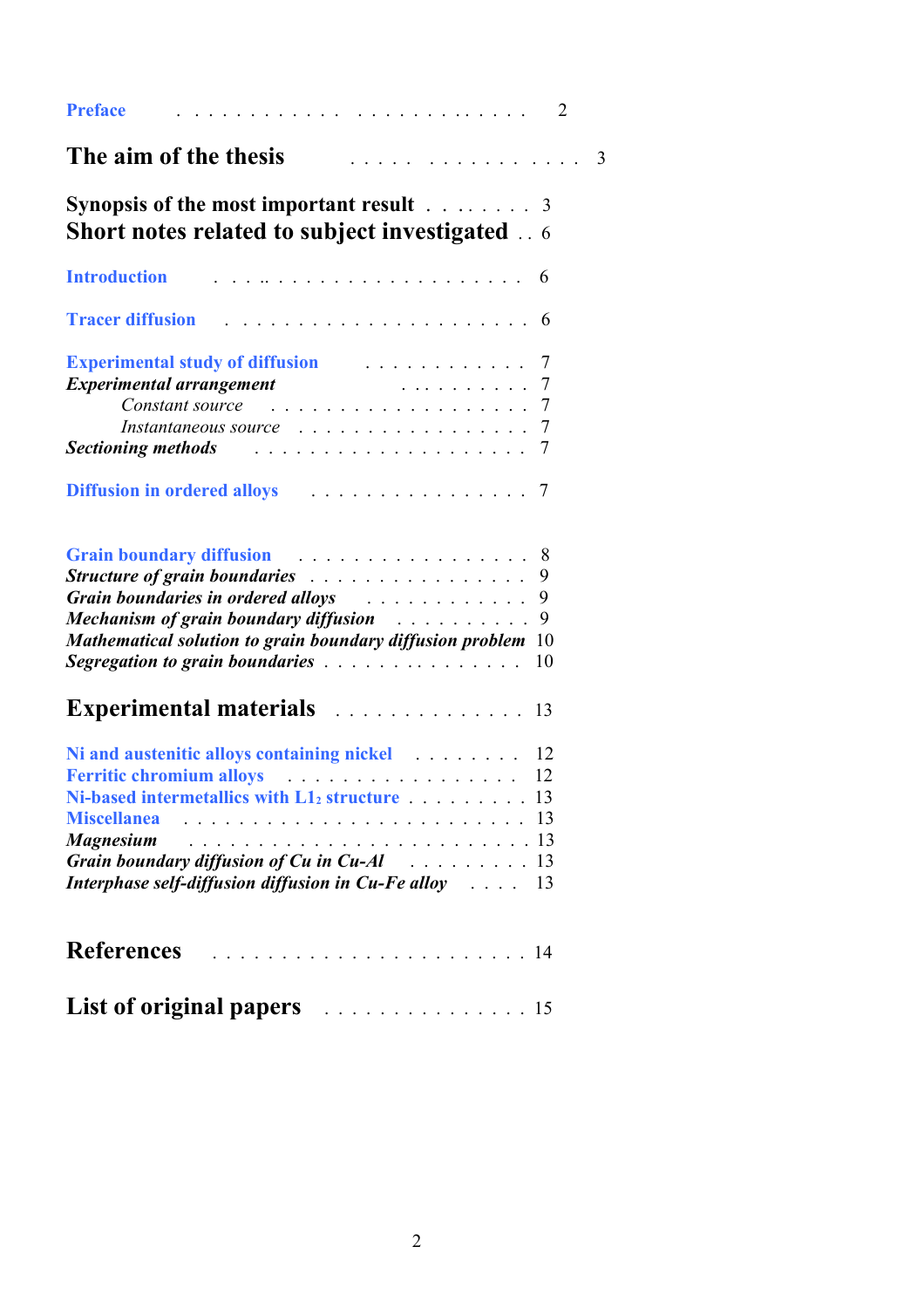## **Preface**

The focus of the thesis is the diffusion along short-circuit diffusion paths in chosen solid Ni-based hi-tech engineering materials.

It is subdivided into following parts: Declaration of *the aim* of the thesis and *the brief survey* of most important results provides the reader with the essence of the work. After the *Short survey of theory,* which offers a short summary of basics needed to put the topic of the thesis into the proper perspective, the *experimental materials* are described. The last part is an overview of *papers published* by the author between the year 1993 and 2003. Most of the published works were carried out in The Institute of Physics of Materials, AS CR Brno, Czech Republic, some of the studies were done at Institut für Metalforschung Westfälische Wilhelms Universität Münster, Germany.

#### **Acknowledgements**

The author would like to express his cordial thanks to his co-authors, to his diploma and PhD. students, and to all colleagues at IPM AV ČR Brno and at IfM Münster, that had helped him to accomplish the work, which became the subject of this thesis.

Last but not least, it should be emphasized that the diffusion study presented here was supported by grant projects of the Grant Agency of the Czech Republic, contract numbers 106/93/0095, 106/96/0261, 106/99/1179, 106/00/0173, 106/01/0384 and 106/03/1355, by the grant project of the Grant Agency of the Czech Academy of Sciences, contract number A2041501 and by the project COST P3 contract number OCP3.110.99.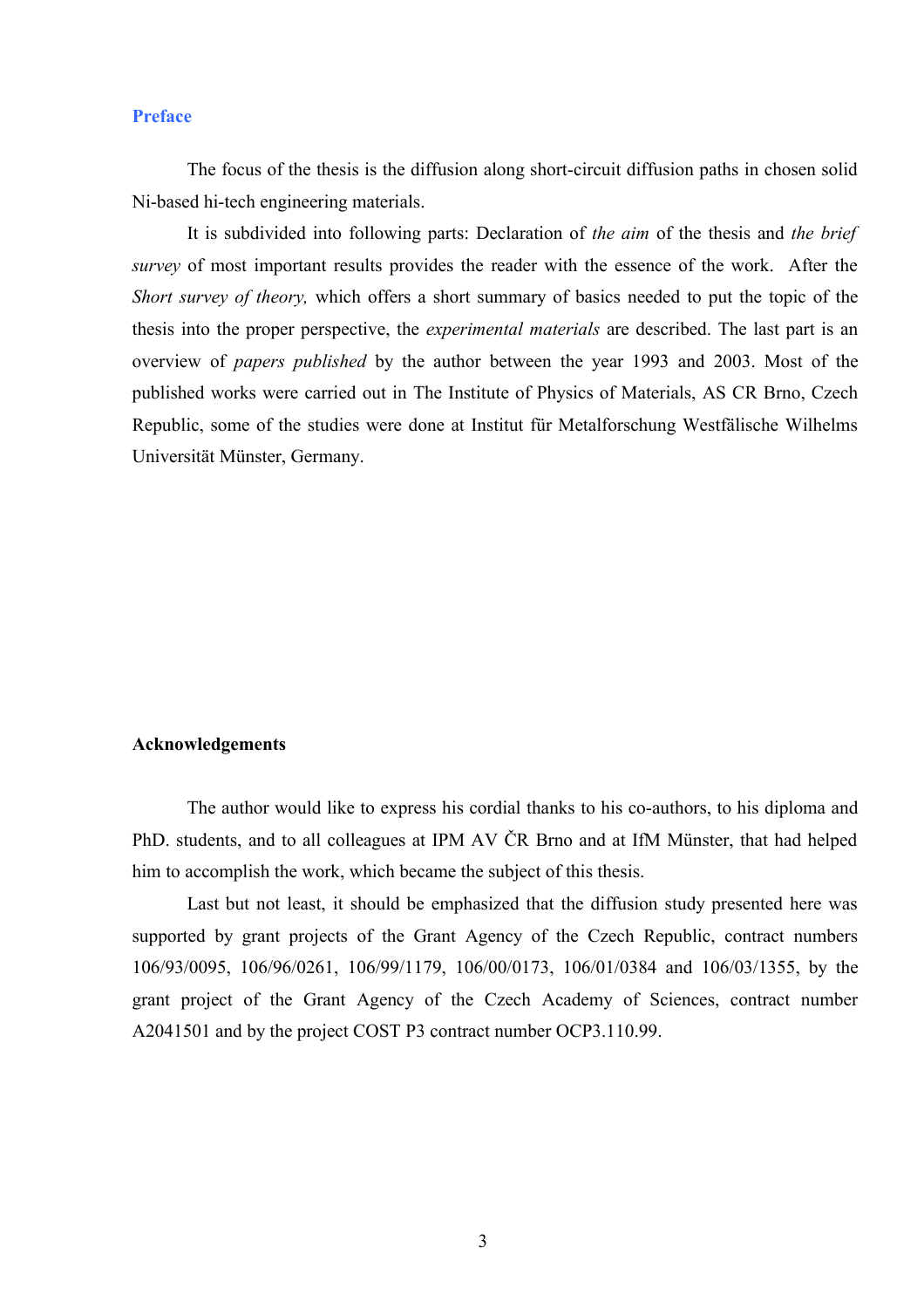## **The aim of the thesis**

Grain boundary diffusion is a phenomenon that is controlling for a series of technologically important processes. At the same time, its kinetics is a crucial factor limiting the lifetime of many temperature/stress loaded construction details in machinery. However, quantitative characteristics of the grain boundary diffusion and their temperature and composition dependences are not only important for the practice but they also provide an invaluable insight into the nature of grain boundaries itself that make a ubiquitous structure component of polycrystalline engineering materials.

The aim of this thesis is to obtain grain boundary diffusivities in technologically promising hi-tech materials. The results are interpreted in terms of materials structure and/or interatomic interaction.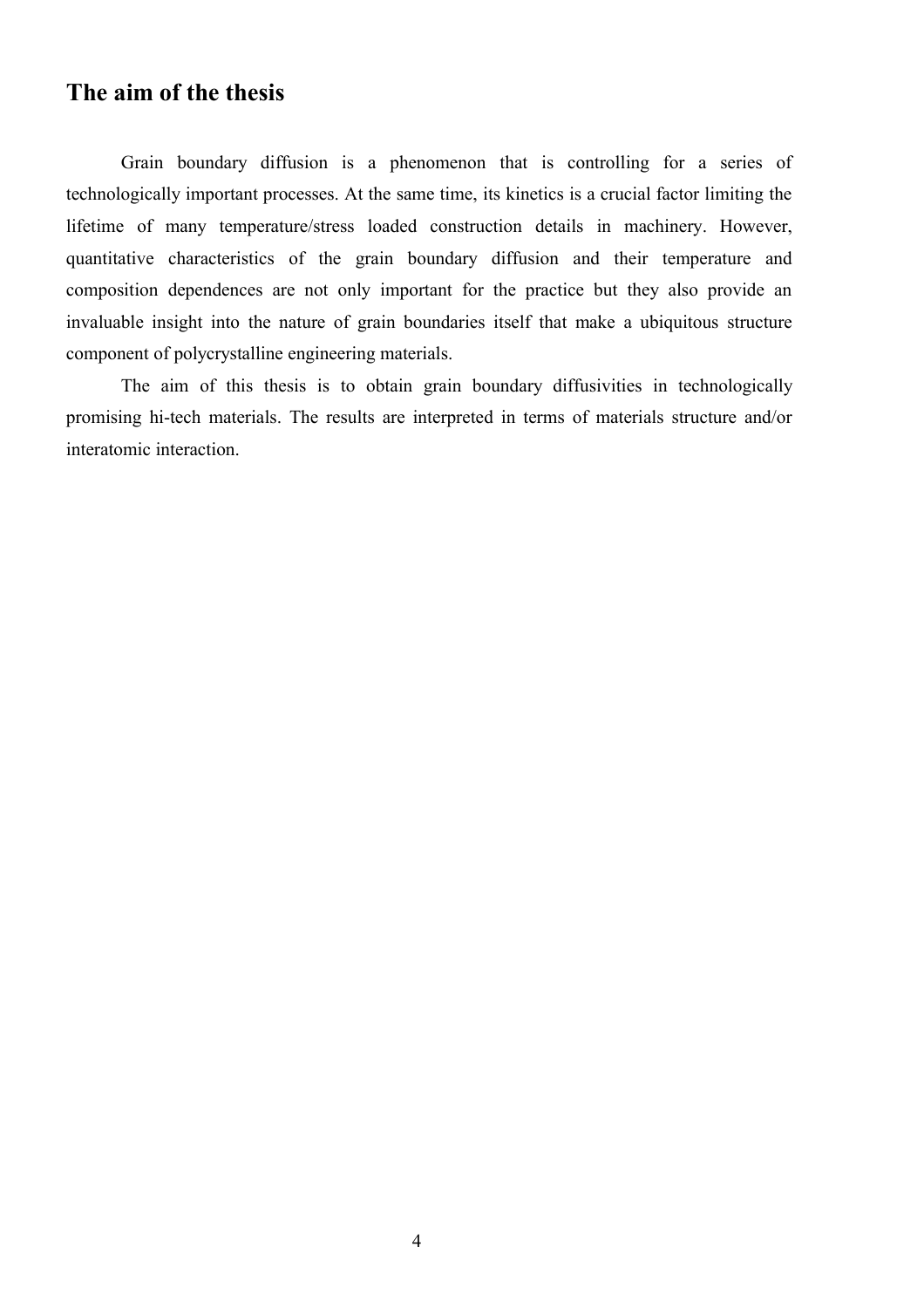## **Synopsis of the most important results**

# **Ni, Cr and Fe diffusion along grain and sub-grain boundaries in Ni-Fe-Cr austenitic alloys [O5-O8, O11, O13, O14]:**

- 1. Grain boundary diffusivities *P* of Fe and Cr are approximately two orders of magnitude lower that those for sub-grain boundaries.
- 2. Grain and sub-grain boundary diffusivities *P* of Cr are lower or equal to those of Fe.
- 3. Dependence of activation enthalpies *Q<sup>b</sup>* obtained for Fe and Cr grain boundary diffusion increase with increasing concentration of Cr, whereas the  $Q_b$ 's for grain boundary diffusion of Ni show no significant dependence on Cr concentration. This was interpreted by different interaction of diffusing atoms with rest content of carbon and/or by blocking diffusion by fine carbides at grain boundaries. Dependence of  $Q_b$  on Ni concentrtion is not too strong.
- 4. Traces of phosphorus decrease the grain boundary diffusivity of Fe and increase the activation enthalpy of Fe grain boundary diffusion.
- 5. Addition of boron to Ni and Ni-9at.%Al decreases the Ni grain boundary diffusivity.
- 6. Presence of carbon shows the slow-down effect upon the Fe grain boundary diffusion, which is most likely due to  $Fe - C$  interaction. The bulk diffusion of carbon itself in Fe-19 at.%Ni-11at.%Cr is accelerated by increasing carbon concentration ( $c_c \in 0.01 - 0.81$ ) at. % C) and it is slowed-down by increasing concentration of both Cr and Fe in Ni-Fe-Cr alloys ( $c_{Cr}$  32 at. % Cr;  $c_{Fe} \in 0 - 70$  at. % Fe). The latter effect can be interpreted by the attractive interaction between respective diffusant on one side and carbon on the other. At about Ni<sub>3</sub>(Cr,Fe), there was observed a slight tendency to atomic order (extremes in Arrhenius parameters).

# **Grain boundary diffusion of carbide forming elements Mo, V and W in ferritic Fe-Cr alloys [O20, O21]:**

- 1. The observed overall activation enthalpies of grain boundary diffusivity of all three elements are most likely composed of activation enthalpy of grain boundary diffusion itself and of additive (temperature dependent) term coming from the trapping effect of carbides.
- 2. There is a breakpoint on the Arrhenius diagram of Mo and W grain boundary diffusivity, which coincides most likely with  $\alpha/\alpha$ +carbide phase equilibrium temperature. Above this temperature, the grain boundary diffusivity of W is faster than that of Mo and V.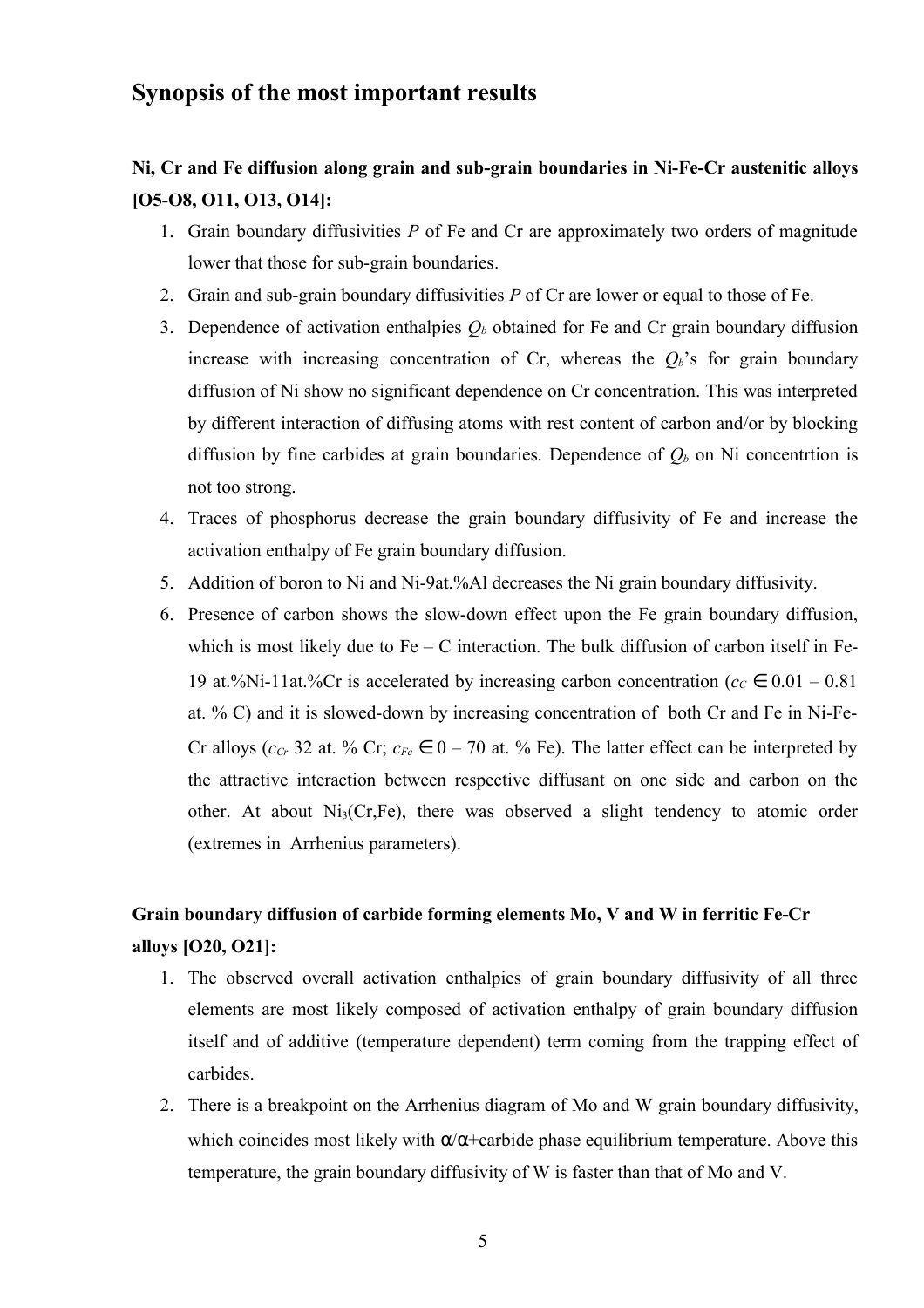3. Grain boundary diffusivity of Cr, Mo, W and V in binary Fe-Cr alloys is significantly higher that in commercial P91-type Cr steel (8.36 Cr, 0.09 C, 0.56 Mn, 0.20 Si, 0.02 P, 0.01 S, 0.46 Ni, 0.89 Mo, 0.05 Cu, 0.007 Al, 0.20 V, 0.06 Nb and 0.065 N – all in wt. %). The likely explanation is the interaction of diffusants with constituents of the complex P91 alloy.

### **Grain boundary diffusion in L12 intermetallics [O14, O22, O25, O27-O29, O31]:**

- 1. Microalloying with boron decreases the grain boundary self-diffusivity *P* of nickel, which may be caused by a structure relaxation of grain boundaries in boronized alloys.
- 2. Values of *P* for Ni grain boundary diffusion in boronized (0.106 and 0.268 at. % B) Ni<sub>3</sub>Al alloys show minimum at stoichiometry, whereas measured values of  $P$  for pure Ni<sub>3</sub>Al have in stoichiometry its maximum at higher temperatures and minimum at lower temperatures.
- 3. Increasing concentration of Fe, Cr and Zr in Ni3Al decreases the grain boundary diffusivity *P* of Ni, and increases the activation enthalpy  $O_b$  and pre-exponential factor  $P_0$ . The most expressive effect shows Zr, the moderate only effect shows Fe. Grain boundary energy of Ni<sub>3</sub>Al-M ( $M = Fe$ , Cr, Zr) calculated from Borisov's relation decreases with increasing concentration of M.
- 4. Values *Q<sup>b</sup>* of Cr grain boundary diffusion are increases by addition of Zr, whereas alloying Ni<sub>3</sub>Al with Fe and Cr brings about no significant changes in  $Q_b$  for Cr.
- 5. Values  $Q_b$  of Fe grain boundary diffusion are decreased by addition of Zr, whereas alloying Ni<sub>3</sub>Al with Fe and Cr brings about no significant changes in  $O_b$  for Fe.
- 6. The observations sub items 3-5 above invoke an idea that Ni atoms on their diffusion motion in grain boundary of Ni3Al-M pass location occupied by all modifying elements (Cr, Fe, Zr), diffusing Cr atoms need to visit locations occupied by Zr atoms and diffusing Fe atoms avoid positions occupied by Zr atoms. This behavior may be due to different affinity of diffusing elements to alloy constituents.
- 7. The grain boundary diffusivity of Ni and Ga in Ni3Ga is about the same. This supports an idea about relative *elasticity* of Ga atoms, known from literature, which facilitates the motion of large Ga atoms in the grain boundary.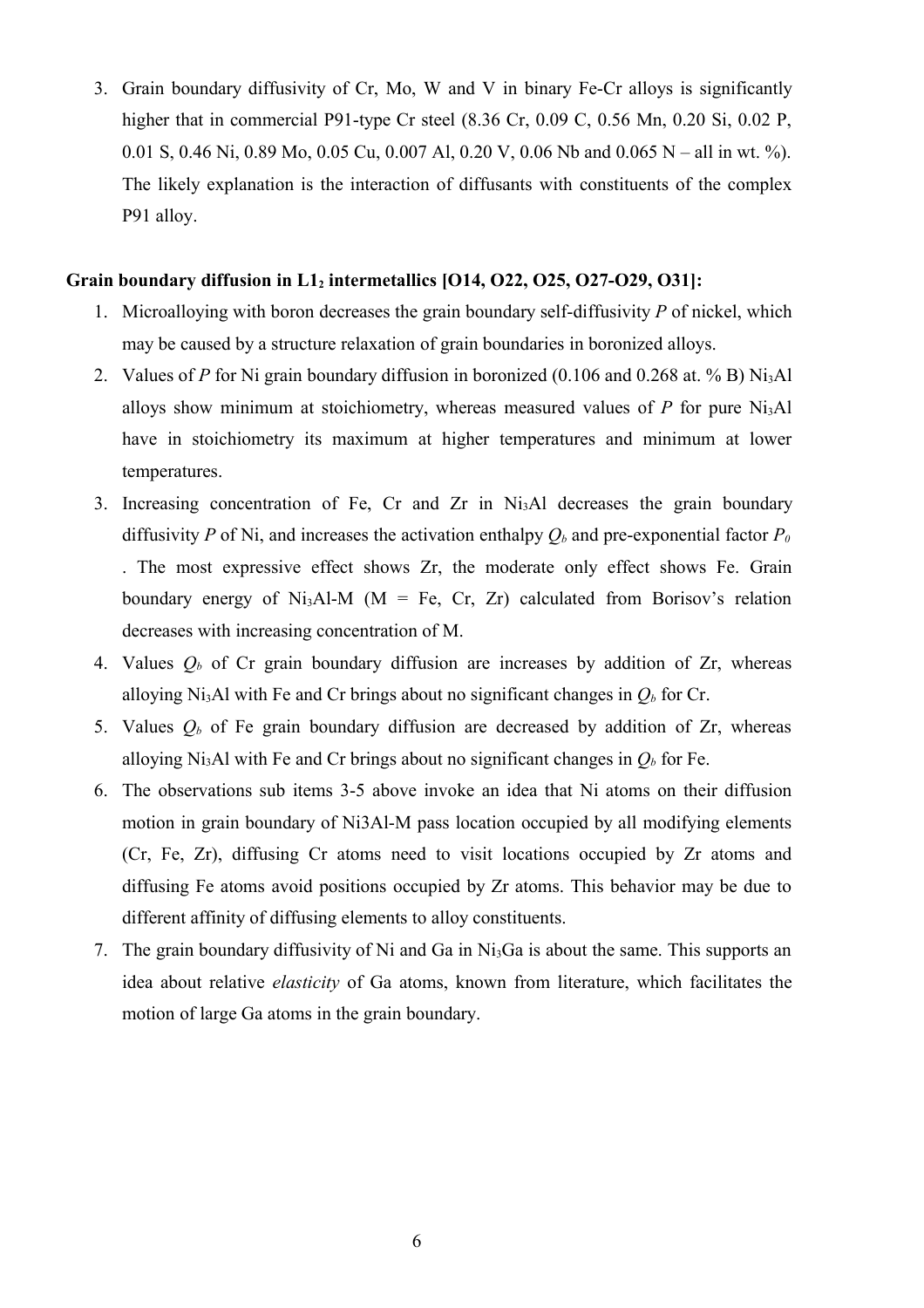## **Short notes related to subject investigated**

## **Introduction**

Diffusion was recognized as a very basic phenomenon controlling many natural processes. The research in the field has been started many years ago – the two Fick's laws were written down before 150 years and the Einstein's random-walk theory was published some 100 years ago. Since those times, diffusion was constituted as a distinct area of materials science [1- 8].

The diffusion can be understood in the frame of classical phenomenology – as it was the case at early stages of research – or as a kinetic one, running at the microscopic level. From the point of view of phenomenology, diffusion may be characterized simply as a mixing of mater, or as a process of approaching the thermodynamic equilibrium. The atomistic aspect of diffusion respects the discontinuous structure of matter and offers the interconnecting links between macroscopic and microscopic characteristics of diffusion.

A surprisingly wide class of kinetic phenomena involving transmission of electric charge, energy and momentum over macroscopic distances may be explained satisfactorily within the diffusion theory. Phase transformations, creep, oxidation, precipitation and solution of the second phase, powder metallurgy, preparation, treatment and application of nano-structured materials may be given just to exemplify the controlling role of diffusion in the field of materials science.

## **Tracer diffusion**

Let us consider an *n*-component alloy that is in the thermodynamic equilibrium. If one of the components, let us say the *i*-th, consists of a spatialy non-uniform mixture of two isotopes, progressive balancing of the isotope composition occurs in the volume of the alloy. This process may be monitored by physical methods (mass spectroscopy of local samples, radioisotopic techniques if radiotracers are used, etc.). No chemical changes can be observed – the alloy system behaves as being in thermodynamic equilibrium all that time. Under such conditions the general equations describing the transport of matter can be simplified and, hence, the diffusion of the *i*-th component can be described by the Fick's laws in classical form (gradients of concentration being the driving forces of diffusion). The tracer diffusion coefficient in Fick's laws quantifies the diffusivity *D* of one component *i* in a homogeneous alloy; it is sometimes called coefficient of tracer self-diffusion of *i-*th component since it characterizes the behavior of the component in the thermodynamic equilibrium. Since the diffusion is a typical thermallyactivated process, the temperature dependence of *D* is governed by the Arrhenius equation.

Throughout the thesis, exclusively *tracer self- and/or heterodiffusion* of *one* component will be mentioned.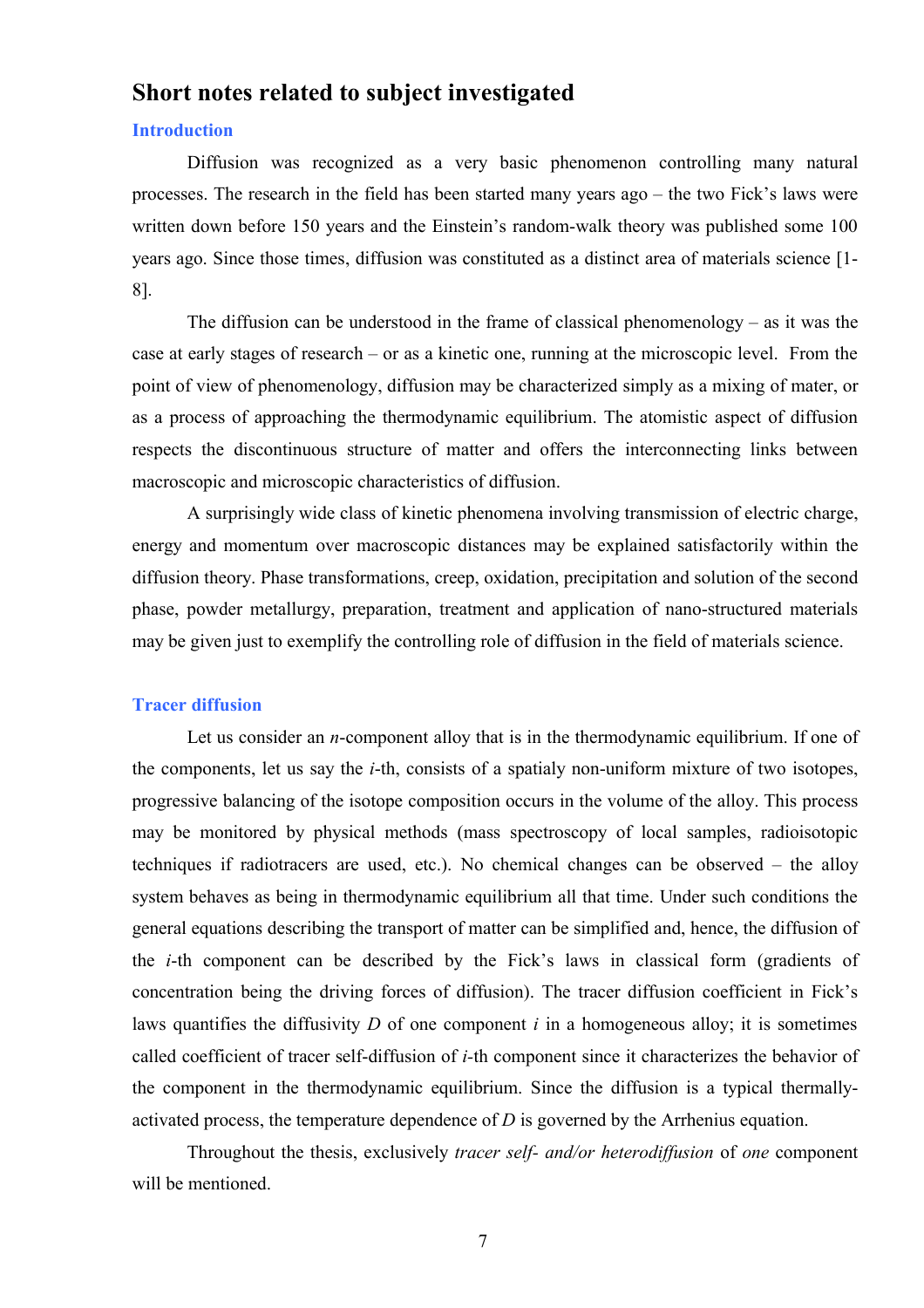#### **Experimental study of diffusion**

There is a number of experimental methods and arrangements used for diffusion measurements – see, e.g., the reviews in  $[1,6,8-11]$ . Those used in papers involved in the present thesis are the following ones:

#### *Experimental arrangement*

#### *Constant source*

This arrangement is realized when the constant concentration, *c0*, of diffusing element is maintained at the surface - for instance by the diffusion from a gas-phase with constant partial pressure of diffusion element.

#### *Instantaneous source*

The second type of experimental arrangement is realized, e.g., if the diffusing element is deposited in a thin surface layer onto free surface before the diffusion annealing (electrodeposition, vacuum deposition).

#### *Sectioning methods*

Their principle consists in subsequent subdivision (*sectioning*) the diffusion zone in planparallel layers and in measuring either the content of diffusing element in individual sections (serial sectioning method) or in measuring the rest amount of diffusing element in the remaining part of the sample yet not sectioned (being combined with the tracer method of concentration measurement – residual activity method). Data obtained by residual activity method can be transformed to the common form of concentration – penetration curves provided the attenuation coefficient is known.

#### **Diffusion in ordered alloys**

Ordered alloys are two- or polycomponent materials of the type metal/metal or metal/metalloid that can be prepared in certain composition only. This is due to the fact that their structure is atomically ordered. They behave as distinct chemicals - their properties are often significantly different from properties of pure components, therefore, they are called intermetallic *compounds*. The most frequently encountered structures of technologically important ordered alloys are B2,  $L1_2$ ,  $D0_3$ ,  $D0_{19}$ ,  $L1_0$ , and complex cubic and hexagonal structures (by A<sub>2</sub>B-type Laves phases).

Ordered alloys are in the center of interest for past decades because of their extremely advantageous properties. Some of them are applied as functional materials, as for example  $Nb<sub>3</sub>Sn$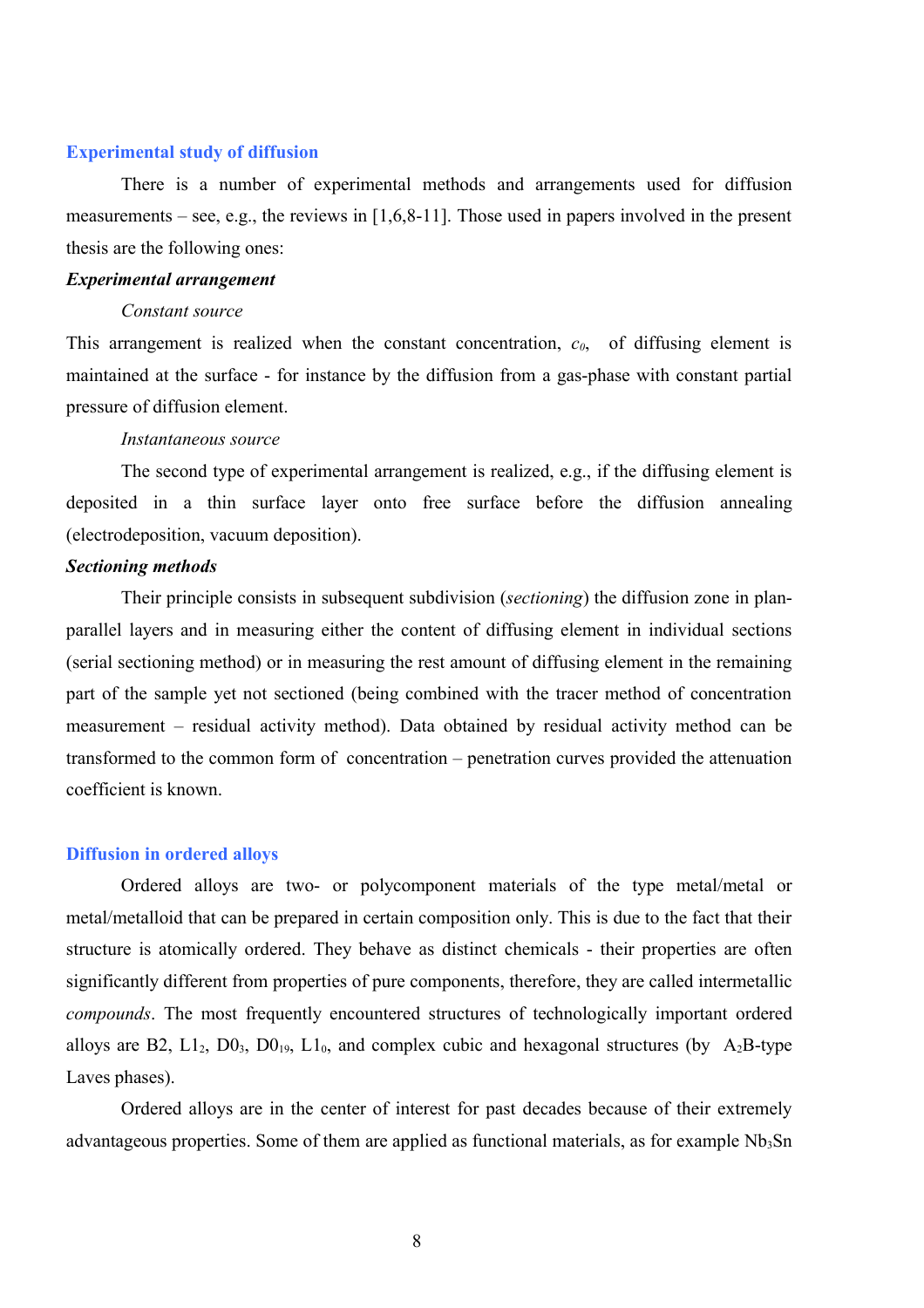(semiconductor), NiTi (shape memory alloy), Ni<sub>3</sub>Fe (high permeability material),  $Co<sub>5</sub>Sm$ (permanent magnets), some of them, in turn, are applied as structural materials  $(Ni<sub>3</sub>Al-X, TiAl)$ .

Differences between diffusion in atomically ordered and disordered states were observer years ago. Empiric conclusions drawn from early experiments may be summarized in following three relations:

- $\triangleright$  the diffusion rate in the ordered state is typically lower compared to that the disordered state of the same (similar) matrix,
- $\triangleright$  activation energy in ordered state is usually higher than in the disordered state,
- $\triangleright$  for A<sub>3</sub>B the so called *Cu<sub>3</sub>Au rule*  $D^A > D^B$  holds.

As diffusion mediators in atomically ordered (binary) alloys may serve

- $\triangleright$  vacancies in sites A,
- $\triangleright$  vacancies in sites B,
- $\triangleright$  atoms A in sites B and
- $\triangleright$  atoms B in sites A.
- $\triangleright$  triple defects (combinations of two vacancies on A or B sublattice + one antisite atom A or B),
- $\triangleright$  bound pairs of antisites A+B,
- $\triangleright$  bound pairs of A or B type vacancy + A or B antisite atom,
- $\triangleright$  split interstitials (dumbbell-like formation of two atoms around one lattice or interstitial position).

As for the diffusion mechanism, it has to be born in mind that the diffusion process in ordered alloys should not decrease *steadily* the degree of order (short-time local decrease of atomic order may be accommodated by a surrounding lattice). It is obvious that this condition is a limitation for possible diffusion mechanisms.

There are several special mechanisms of diffusion on ordered structure.

- $\triangleright$  (Antisite) vacancy mechanism
- $\triangleright$  Six jump diffusion mechanism
- $\triangleright$  Antisite bridge mechanism
- $\triangleright$  Triple defect mechanism(s)

## **Grain boundary diffusion**

Inorganic one-phase solids that are constituted by not too rapid solidification of the melt consist of many small crystals - grains. Between the grains there are interfacial regions – grain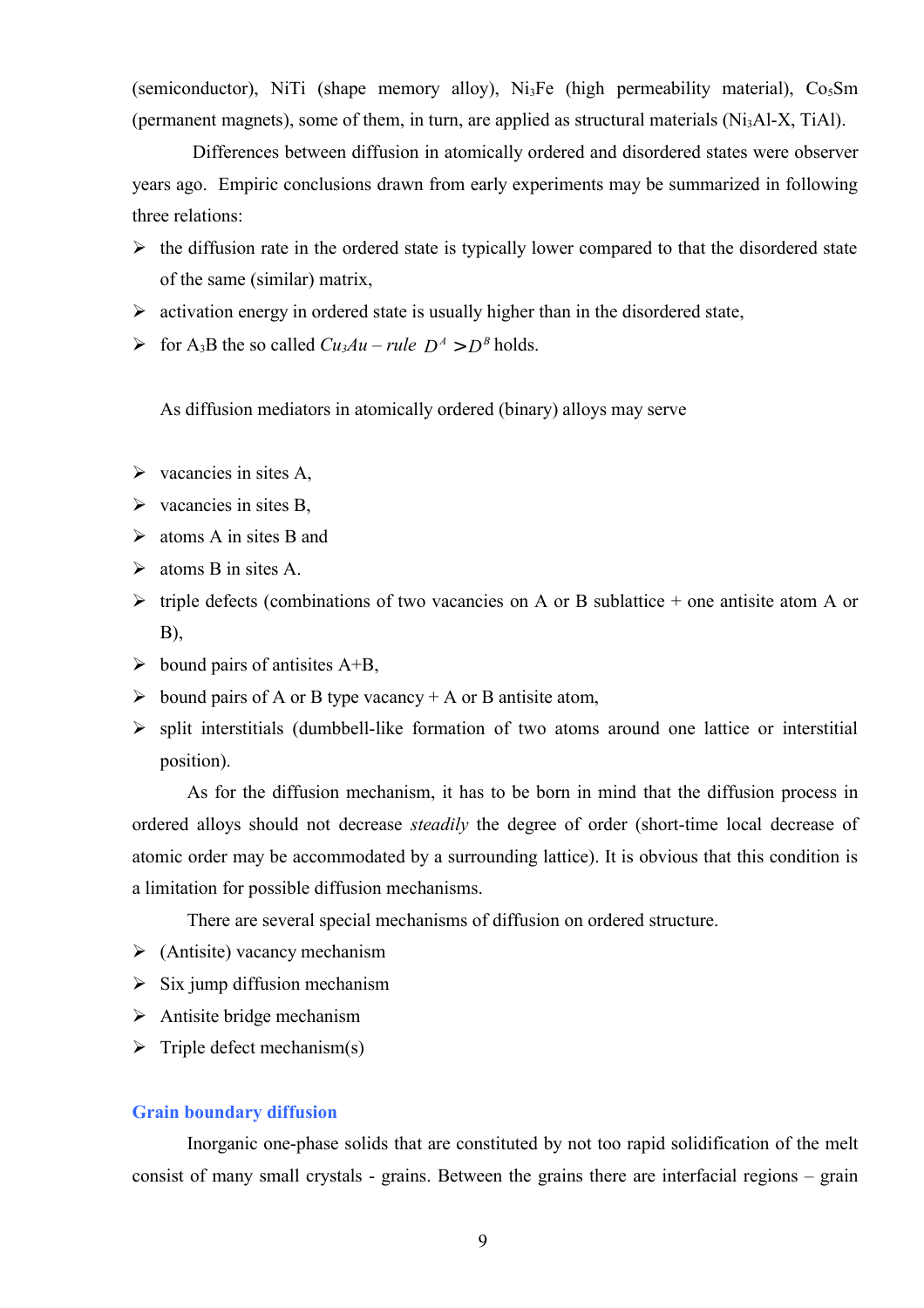boundaries – which thickness is about 0.5 nm where the lattice of the one grain is matched with that of the adjoining grain. These grain boundaries are understand as 2D defects in the bulk of the material. It is obvious that these transition regions possess less crystallographic symmetry; their structure is relatively open, and hence, the diffusion in grain boundaries runs very rapidly. The highest diffusion rate can be observed along the triple junctions (lines where three grains are joined) that form a 3D line net in the solid.

The mean grain size spans over a wide range from the order of milimeters down to order of  $10^{-9}$  m by nano-scaled materials.

Inside a single grain, there are other defects: subgrain boundaries, twin boundaries antiphase boundaries in ordered alloys (2D defects) and dislocations (1D defects).

#### *Structure of Grain boundaries*

In early studies, the grain boundaries were understood as slabs, which structure was very close to that of a liquid. This simple idea of homogeneous and isotropic interior of the grain boundary is frequently used up to now as an acceptable approximation of the diffusion problem in frame of phenomenological approach. However, the diffusion measurements have shown that it is inevitable to consider certain – surprisingly high – crystallographic symmetry of grain boundaries: (i) the diffusion anisotropy and (ii) relatively complex dependence of diffusivity on the type and orientation of grain boundary was revealed. It was shown in a number of studies that the grain boundary is composed of a relatively small number of elementary structural units in the form of compact polyhedra varied in size that can be combined periodically in certain patterns.

## *Grain boundaries in ordered alloys*

Grain boundaries in ordered alloys show certain specific features, which can be summarized in following items:

- $\triangleright$  Strong tendency to atomic order (Ni<sub>3</sub>Al) implies that the bulk of adjoining grains remains ordered up to very grain boundary core, but it keeps the grain boundary structure relatively open (there is large free volume in the core); chemical composition of such grain boundaries is close to that in the bulk.
- $\triangleright$  Weak ordering (Cu<sub>3</sub>Au) does not sustain the order up to the grain boundary core and, therefore, the chemical composition of the grain boundary differs from the bulk composition. This decrease in the degree of order in the grain boundary core is balanced by a partial relaxation of grain boundary free volume.
- $\triangleright$  The tendency to sustain the atomic order on one hand and the structural relaxation of the grain boundary core on the other, may not lead to a unique optimal grain boundary – it was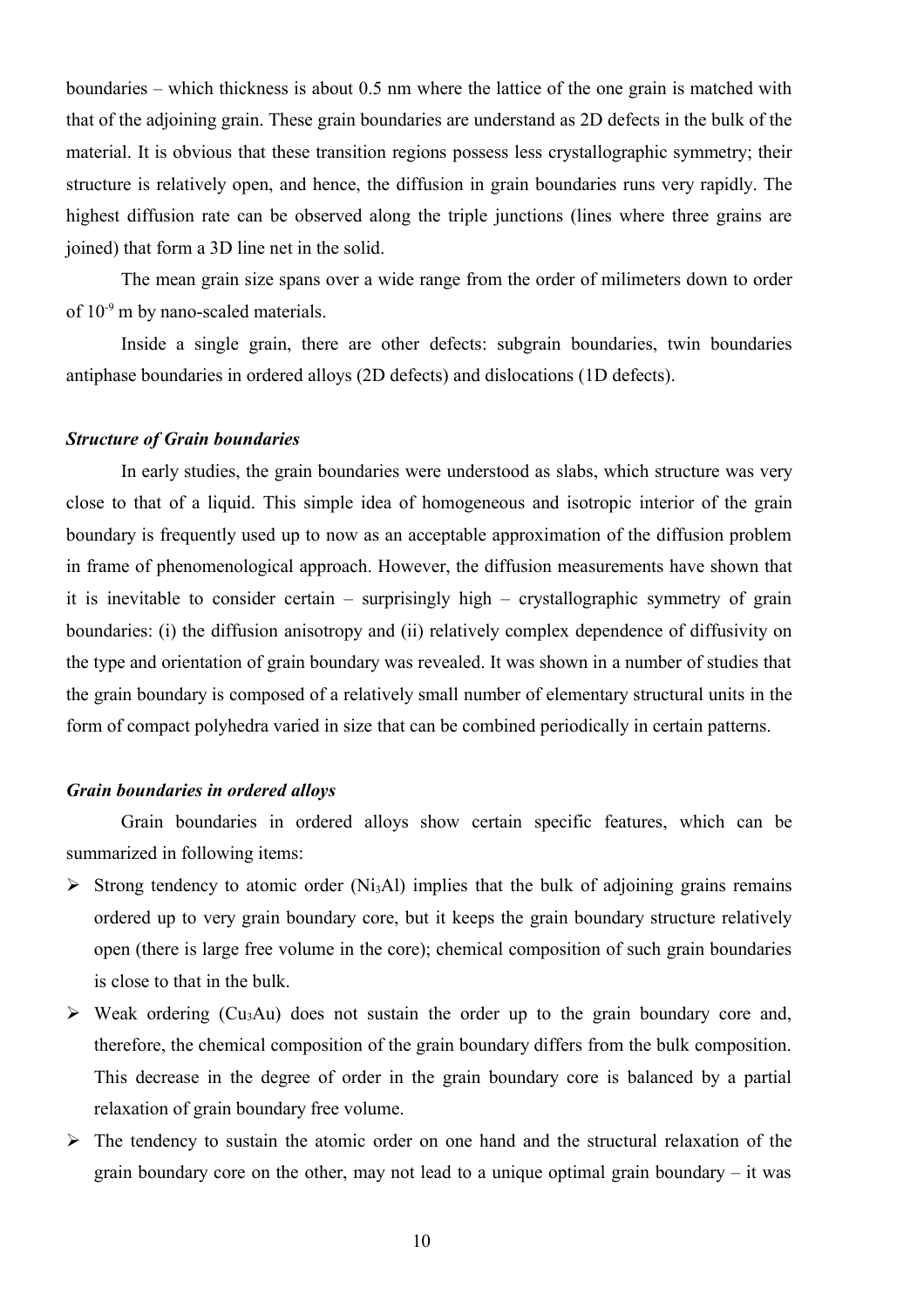reported that there may exist two structures differing very slightly only in composition and grain boundary energy.

#### *Mechanism of grain boundary diffusion*

It is commonly accepted that the *vacancy mechanism* is most likely one for grain boundary diffusion. This is due to published results on pressure dependence of grain boundary diffusion coefficient  $D_b$  and on measured values of isotope effect.

Conclusions leading to the idea about well localized vacancy and single vacancy-atom jumps in grain boundary commented above are, however, somewhat revised in latest works of Mishin and co-workers. They carried out a numeric simulation study of grain boundary diffusion in Cu. Using a combination of several numeric methods (molecular statics, molecular dynamics and kinetic MC) they have concluded that the vacancy show significant *delocalization* at certain grain boundary positions. At the same time, they found that the vacancy move both by simple vacancy-atom exchanges and by long jumps *involving several atoms*. The authors also indicated the *interstitial* (interstitial  $\rightarrow$  interstitial jumps; other atoms remaining at their positions) and *interstitialcy* mechanisms (interstitial  $\rightarrow$  grain boundary lattice site  $\rightarrow$  interstitial).

In works by Mishin et al., also more complex mechanisms of grain boundary diffusion in Cu were found: It was shown that even a *concerted motion* or a *ring motion* involving 3-4 atoms is possible.

#### *Mathematical solution to grain boundary diffusion problem*

The first solution to grain boundary diffusion problem was published by Fisher [12]. It was an approximate one for a constant source derived under some restrictive presumptions.

An exact solution for a constant diffusion source was found by Whipple [13] for constant source and by Suzuoka [14] for instantaneous source.

LeClaire [15] used both exact solutions to derivation of the useful approximate formulas enabling the easy evaluation GB diffusion characteristics from measurements.

In polycrystals, the diffusion kinetics can be classified into three types after Harrison [16], or into seven types after Mishin and Razumovskii [8]. Reversely, polycrystalls can be – with regard to their diffusion behavior – classified into eight distinct classes. Diffusion along moving GB's and along asymmetric GB's was mathematically treated in [17],[18].

## *Segregation to grain boundaries*

The Fisher's model of grain boundary does not include the segregation effects that may occur at grain boundaries. Namely, if there is a difference between the binding free enthalpies of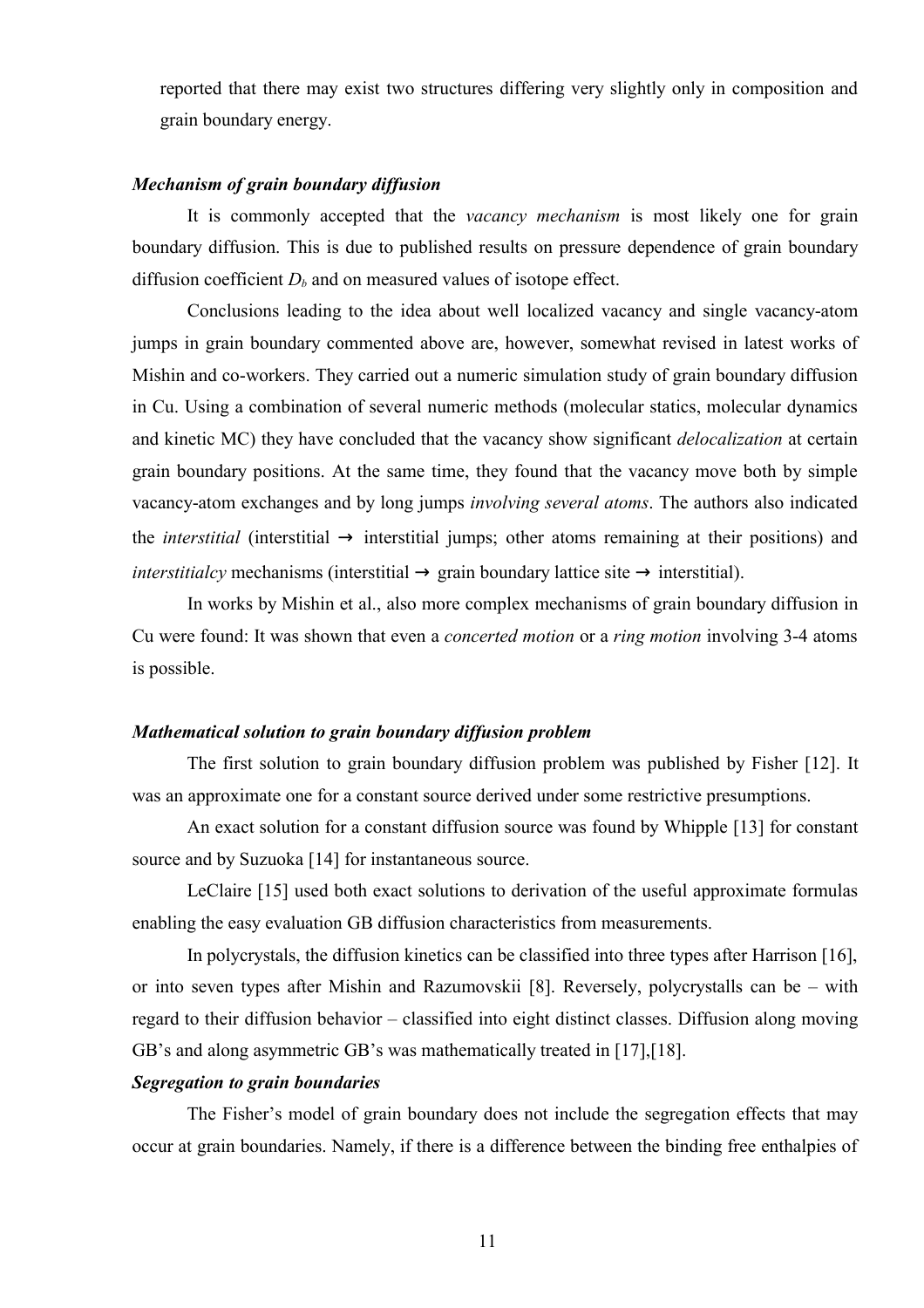diffusing atom to the lattice and to the grain boundary, the diffusing atoms tend to segregate to grain boundary.

Due to segregation, the grain boundary width  $\delta$  should be replaced with  $s\delta$ , where *s* is segregation factor  $-$  i.e. the ratio of concentration in the GB and in the bulk, close to GB. The value of *s* may not be identified with the enhancement factor calculated in the frame of equilibrium segregation theory. As a consequence, the grain boundary diffusivity is a *triple product* of segregation factor, grain boundary width and grain boundary diffusion coefficient. Its temperature dependence is – similar to bulk diffusion – governed by Arrhenius equation with pre-exponential factor  $P_0$  and activation enthalpy  $H^P = H^b - |H^s|$  ( $H^b$  – activation enthalpy of diffusion in grain boundary).

Such a treatment of the influence of segregation on the grain boundary diffusion respects merely the *explicit* effect of segregated (excess) atoms at grain boundary upon the triple product through the value of the segregation factor *s*. Influence of the changed vibration states at grain boundary and changed population of different grain boundary sites due to grain boundary segregation on diffusivity in grain boundary remains fully ignored.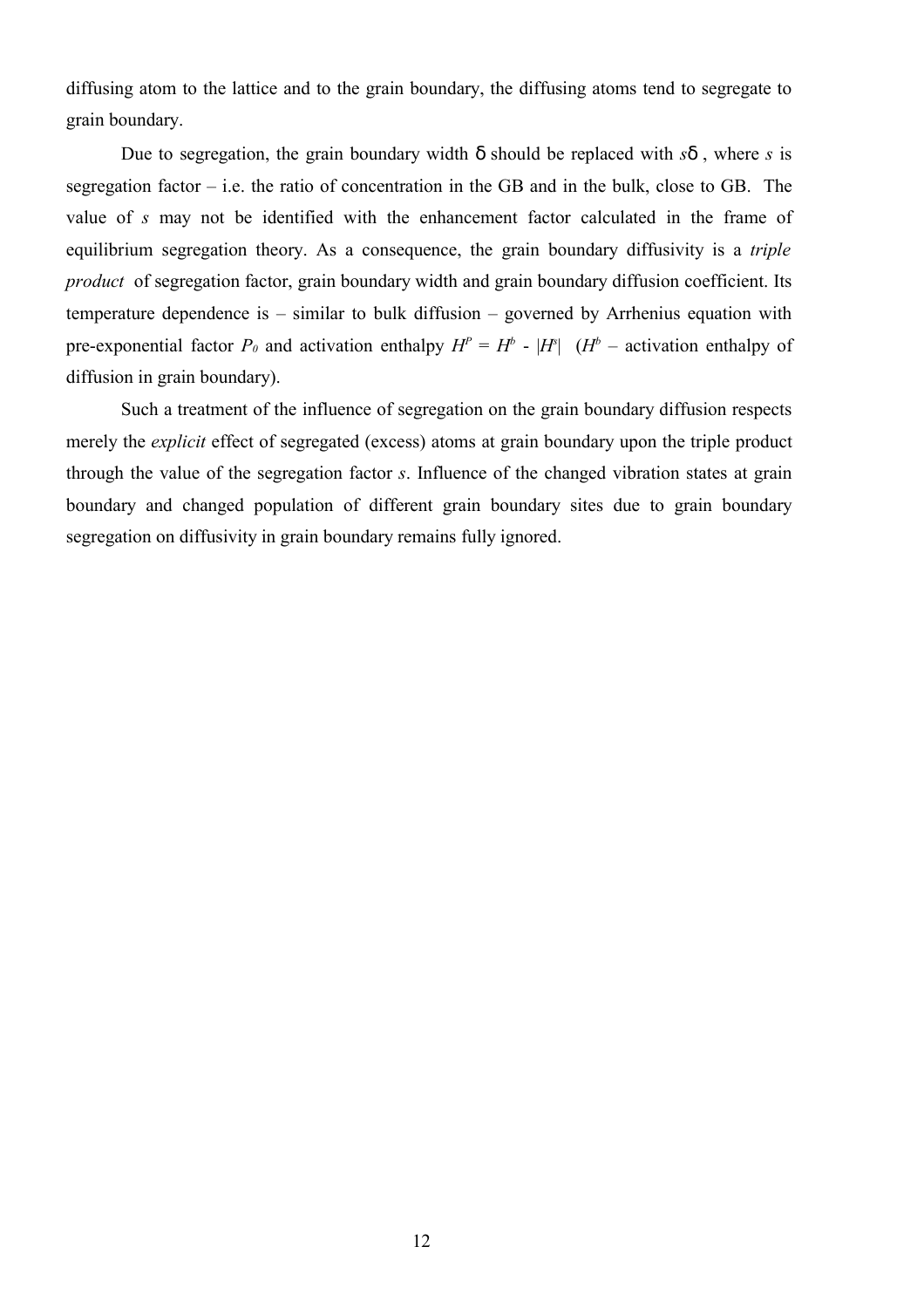## **Experimental materials**

## **Ni and austenitic alloys containing nickel [O1-O14]**

Pure nickel is usually not applied as structural material in the technological practice. Its recrystallization temperature by which the cold worked nickel loses rapidly its hardness is about 400°C, which is very low for engineering applications. Ni is used as a reference material in this thesis.

Alloys with nickel as a major component are numerous and there are many applications of nickel-chromium alloys both as structural materials, heating elements and – in some cases – as functional materials (thermocouples). Their principal features are their resistance to heat, oxidation and corrosion and good strength at moderately elevated temperatures.

Nickel is unique among elements added to iron since it forms a continuous series of solid solutions with negligible solidification interval at any composition. In steels, nickel plays an austenite-stabilizing role and, also, it improves the fabricating characteristics and supports the resistivity of the alloy in reactive environments. The most widely spread Ni-containing alloys are austenitic stainless steels (typical base composition: 18 % Cr, 8 % Ni). They are designed for applications at higher temperatures and to specific situations where severe corrosion conditions occur (boiler tubes, superheaters, reheaters, etc.).

There is a huge number of measurements in the literature on bulk diffusion in these materials. Data on grain boundary diffusion, on the other hand, are scarce and are available for some chosen alloys only.

#### **Ferritic chromium alloys [O15-O21]**

The slow-down in the use of nuclear power generation is leading to a worldwide interest in the development of more efficient environment-friendly steam turbine plant with high temperature of inlet steam. For a series of the construction parts of the plant (pipework, casings, blades), more advanced materials are available from the gas-turbine technology (nickelchromium superalloys). However, manufacturing the large units like turbine rotors of these alloys exceeds the current level of technological capability and, therefore, they have to be made of ferritic steels. The optimization of material for these applications has led to 9-12%Cr steels.

Since the structural stability of the material is given, before all, by the growth/dissolution kinetics of carbides, it is obvious that the knowledge of parameters quantifying the diffusion kinetics is crucial for the aimed design and composition optimization of Fe-Cr alloys for power generators of the new generation.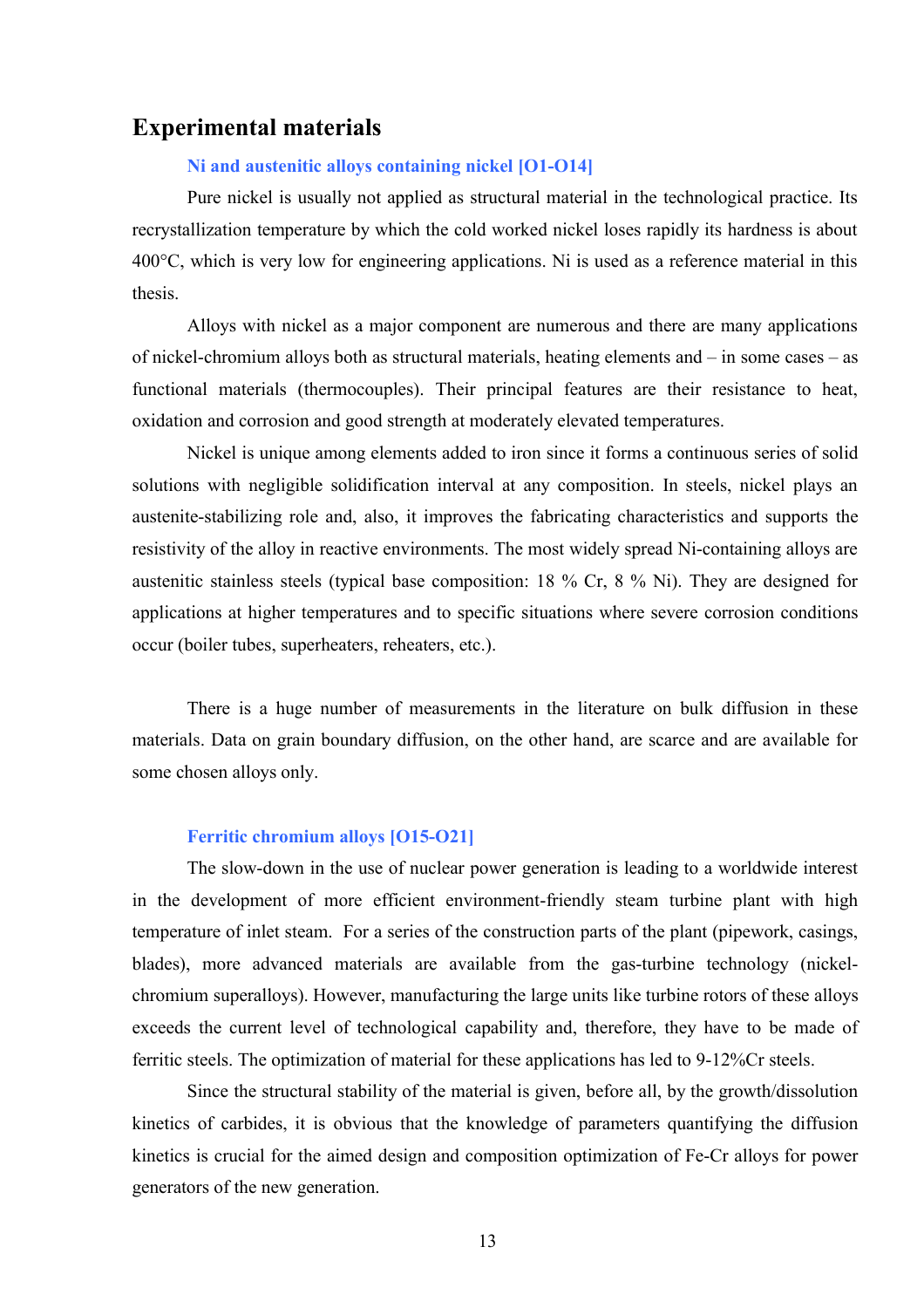#### **Ni-based intermetallics with L12 structure [O22-O34]**

 $Ni$ -based intermetallics with  $L_1$ <sub>2</sub> structure are promising materials for many technical applications. Ni3Al, which is most frequently studied compound, is prominent example of this class. For diffusion studies, also Ni3Ga is of considerable interest, since diffusivities of both components can be measured.

Polycrystalline Ni<sub>3</sub>Al is very brittle, low ductile and it fails by intercrystalline fracture. Moreover, it exhibits a strong environmental sensitivity, connected with the presence of grain boundaries. Their low strength limits the practical use of the compound. A lot of papers was published, dealing with the possible ways to improved ductility.

Grain boundary diffusion in this class of materials is a hot topic in recent years since it may answer many open questions connected with grain-boundary-related material characteristics.

#### **Miscellanea [O35-O36]**

## *Magnesium*

Magnesium is a basic component of a series of special light alloys used for numerous applications in a range of the various branches, such as space, aircraft, communication engineering and other applications. The major driving force for development is the automobile industry, which has renewed interest in Mg alloys for improving fuel efficiency through vehicle mass reduction.

Due to low melting point of Mg and Mg alloys, all principal changes involved in technology operations are more or less influenced by diffusion of basic and/or additive chemical components (i.e., micro-alloying elements with  $\leq 1$  wt.%). Therefore, it is a little bit astonishing that there are relative few data sets describing quantitatively diffusion behavior of Mg alloys.

#### *Grain boundary diffusion of Cu in Cu-Al*

Cu-Al alloy is a suitable model for the study of interrelations between characteristics of grain boundary diffusion and Coble creep occurring at relative low stresses  $\sigma$  ( $\sigma$  <  $5 \times 10^{4}$  *G*; *G* – shear modulus) and low temperatures *T* ( $T \sim T_m/2$ ;  $T_m$  – melting temperature).

### *Interphase self-diffusion diffusion in Cu-Fe alloy*

Cu-Fe heterogeneous alloy was chosen as a model of two-phase media with non-coherent interphase boundaries, with significantly different bulk diffusion coefficients in the both phases and, at the same time, with suitable radioisotopes of the both components.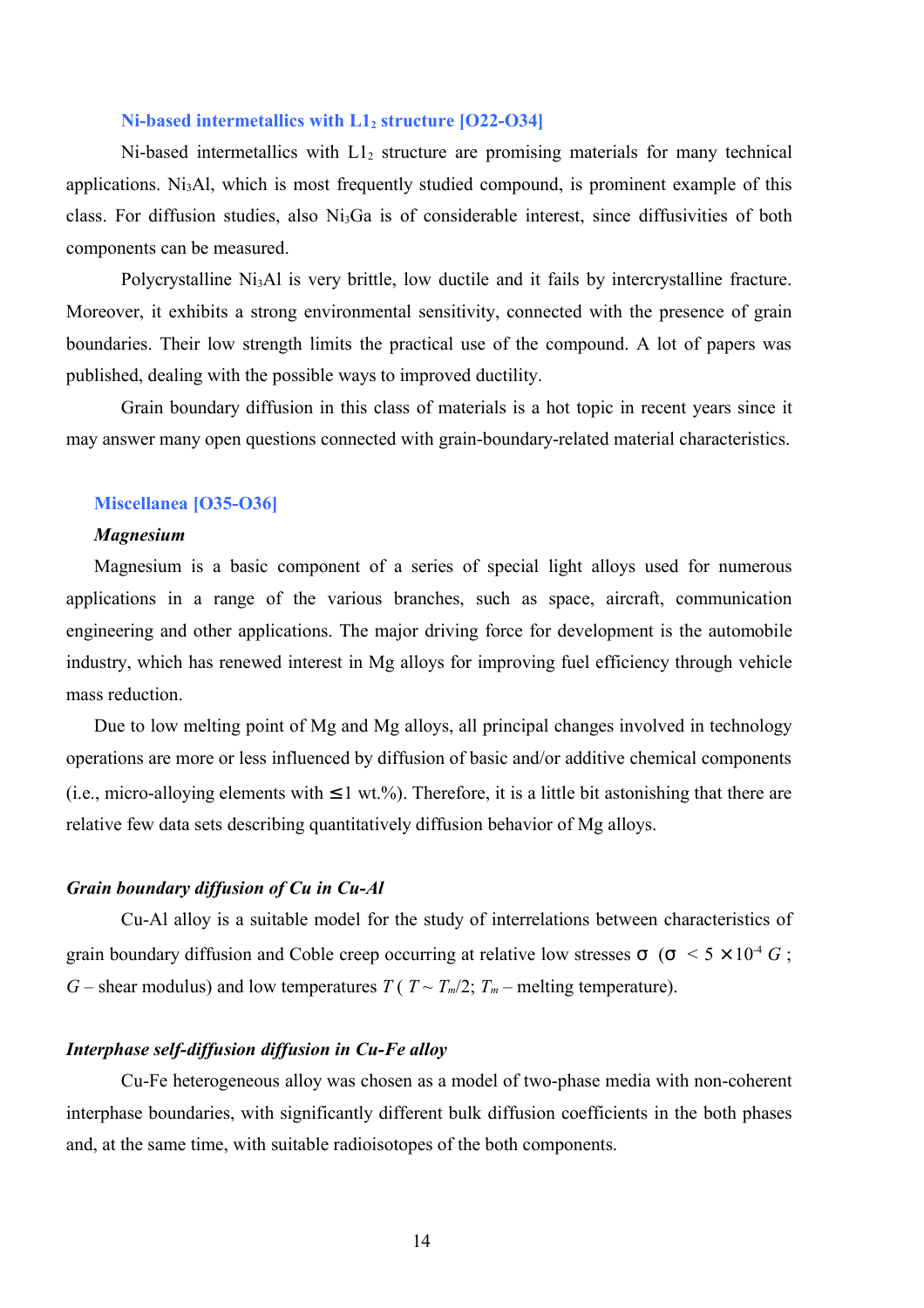# **References**

[1] Y. Adda, J. Phillibert: *La Diffusion dans les solides* Institut National des Sciences et Rechniques Nucléaires / Presses Universitaires de France Saclay, Paris 1966.

[2] P. Shewmon: *Diffusion in solids* Minerals and Metals Society, Warrendale PA 1989.

[3] L.J. Bocquet, G. Brebec, Y. Limoge: in R.W. Cahn, P. Haasen (Eds.) *Physical Metallurgy* North-Holland P.C. Amsterdam, Lausanne, New York, Oxford, Shannon, Tokyo 1996, p. 535.

[4] R. Ghez: *Diffusion Phenomena* Kluwer Academic/Plenum Publishers, New York NY 2001.

[5] M.E. Glicksman: *Diffusion in Solids* John Wiley & Sons, New York, Chichester, Weinheim, Brisbane, Singapore, Toronto 2000.

[6] H. Mehrer (Ed.): *Diffusion in Solid Metals and Alloys* in Landolt-Boernstein series Vol. 26, Springer, Berlin, Heidelberg New York, London, Paris, Tokyo, Hong Kong, Barcelona 1990.

[7] J.S. Kirkaldy, D.J. Young: *Diffusion in the Condensed State* The Inst. Of Metals London 1987, p.150.

[8] I. Kaur, Y.M. Mishin, W. Gust: *Fundamentals of Grain and Interphase Boundary Diffusion* John Wiley & Sons Chichester, New York, Brisbane, Toronto, Singapore 1995.

[9] J.H. Westbrook, R.L. Fleischer (Eds.): *Intermetallic Compounds* Vol. 1 - *Principles* John Wiley & Sons Chichester, New York, Brisbane, Toronto, Singapore 1995.

[10] J.H. Westbrook, R.L. Fleischer (Eds.): *Intermetallic Compounds* Vol. 2 – *Practice* John Wiley & Sons Chichester, New York, Brisbane, Toronto, Singapore 1995.

[11] I. Kaur, W. Gust, L. Kozma: *Handbook of Grain and Interphase Boundary Diffusion* Data Vols. 1,2 Ziegler Stuttgart 1989.

[12] J.C. Fisher: J. Appl. Phys. **22** (1951), 74.

[13] R.T.P. Whipple Phil. Mag. **45** (1954), 1225.

[14] T. Suzuoka: Trans. Jap. Inst. Metals 2 (1961), 25.; T. Suzuoka: J. Phys. Soc. Japan (1964), 839.

[15] A.D.LeClaire: Brit. J. Appl. Phys. **14** (1963), 351.

[16] L.G. Harrison: Trans. Faraday Soc. **57** (1961), 1191.

[17] Y.M. Mishin, I.M. Razumovskii: Acta Metall. Mater. **40** (1992), 839.

[18] Y.M. Mishin, I.M. Razumovskii Acta Metall. **40** (1992), 597.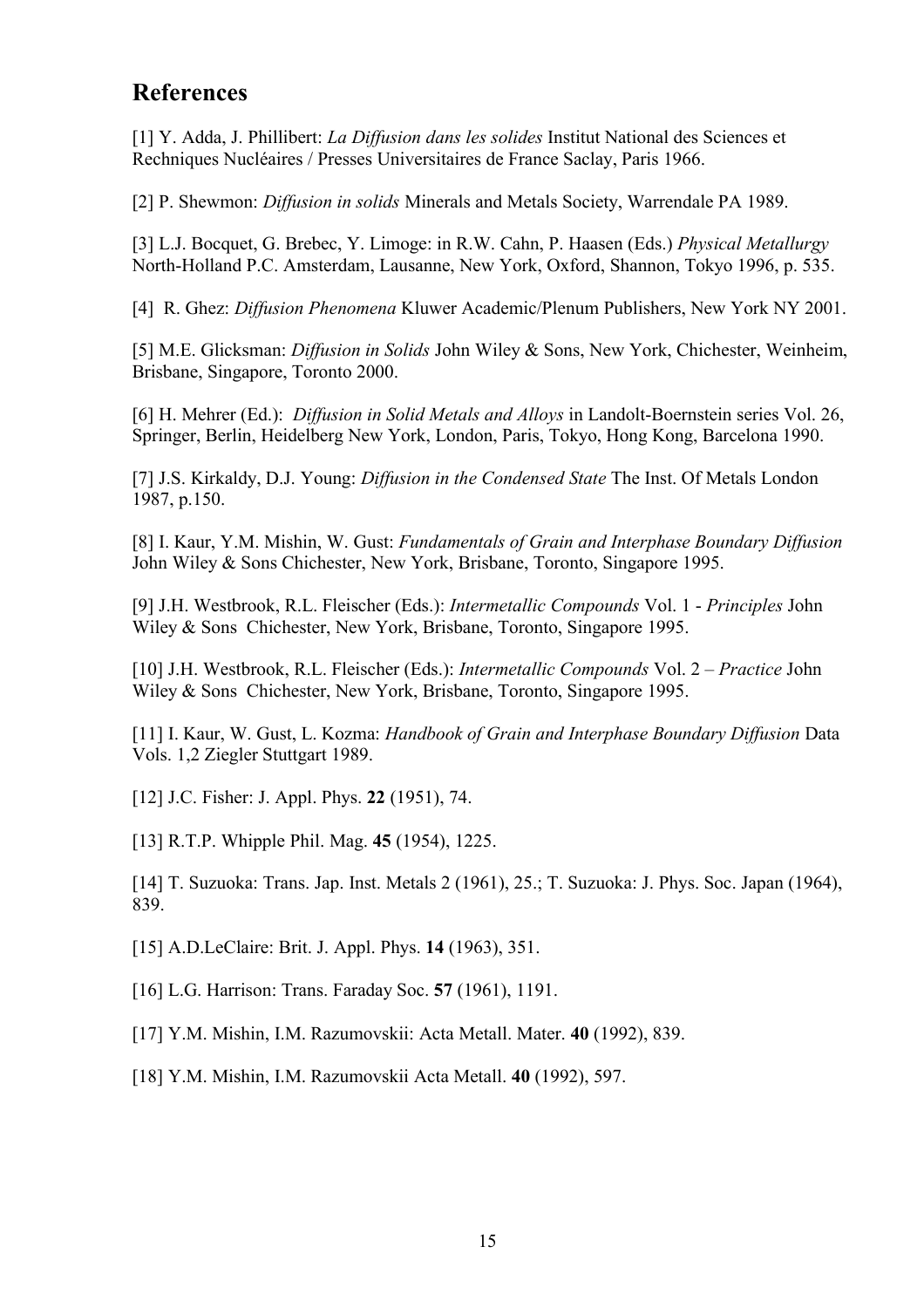# **List of original papers**

- [O1] J. Cermak: Z. Metallkde 81 (1990), 193.
- [O2] J. Cermak: phys. stat. sol. (a) 117 (1990), 387.
- [O3] J. Cermak: phys. stat. sol. (a) 120 (1990), 351.
- [O4] J. Cermak: phys. stat. sol. (a) 119 (1990), 443.
- [O5] J. Cermak: phys. stat. sol. (a) 127 (1991), 53.
- [O6] J. Cermak: Mat. Sci. Eng. A 148 (1991), 279.
- [O7] J. Cermak, J. Ruzickova, A. Pokorna, B. Million: Mat. Sci. Eng. A 158 (1992), 79.
- [O8] J. Cermak, J. Ruzickova: Mat. Sci. Eng. A 172 (1993), 153.
- [O9] J. Cermak, J. Sopousek, K. Stransky: Scripta Metall. Mater. 29 (1993), 1581.
- [O10] J. Cermak, H. Mehrer: Acta Metall. Mater. 42 (1994), 1345.
- [O11] J. Cermak, H. Mehrer: Mat. Sci. Eng. A 186 (1994), 171.
- [O12] J. Cermak, Z. Cochnar: Mat. Sci. Eng. A 174 (1994), 9.
- [O13] J. Cermak, J. Ruzickova, A. Pokorna: Scripta Met. Mater. 31 (1994), 479.
- [O14] J. Cermak, I. Stloukal, J. Ruzickova, A. Pokorna: Intermetallics 6 (1998),21.
- [O15] J. Cermak, J. Pavlovsky, P. Lejcek: Scripta Metall. Mater. 31 (1994), 859.
- [O16] J. Cermak, J. Ruzickova, A. Pokorna: Scripta Metall. Mater. 33 (1995), 289.
- [O17] J. Cermak, J. Ruzickova, A. Pokorna: Scripta Metall. Mater. 33 (1995), 1069.
- [O18] J. Cermak, J. Ruzickova, A. Pokorna: Scripta Metall. Mater. 32 (1995), 1631.
- [O19] J. Cermak, J. Ruzickova, A. Pokorna: Scripta Mater. 34 (1996), 429.
- [O20] J. Cermak, J. Ruzickova, A. Pokorna: Acta Mater. 44 (1996), 5007.
- [O21] J. Cermak, J. Ruzickova, A. Pokorna: Scripta Mater. 35 (1996), 411.
- [O22] J. Cermak, I. Stloukal, J. Ruzickova: phys. stat. sol. (a) 158 (1996), 35.
- [O23] J. Cermak, I. Stloukal: phys. stat. Sol. (a) 158 (1996), 397.
- [O24] J. Cermak, I. Stloukal: Scripta Mater. 37 (1997), 17.
- [O25] J. Cermak, J. Ruzickova, I. Stloukal, A. Pokorna: Scripta Mater. 37 (1997), 31.
- [O26] J. Cermak, I. Stloukal: Scripta Mater. 36 (1997), 433.
- [O27] J. Cermak, J. Ruzickova, A. Pokorna: Intermetallics 6 (1998), 437.
- [O28] I. Stloukal, J. Cermak, J. Ruzickova, A. Pokorna: Intermetallics, 7 (1999), 33.
- [O29] J. Cermak, J. Ruzickova, A. Pokorna: Intermetallics 7 (1999), 725.
- [O30] J. Cermak, J. Ruzickova, M. Konecny, H. Ipser: Scripta Mater. 43 (2000), 227.
- [O31] J. Cermak, V. Rothova: Intermetallics 10 (2002), 765.
- [O32] J. Cermak: Defect and Diffusion Forum 203-205 (2002), 161.
- [O33] J. Cermak: Comp. Mater. Sci. 25 (2002), 606.